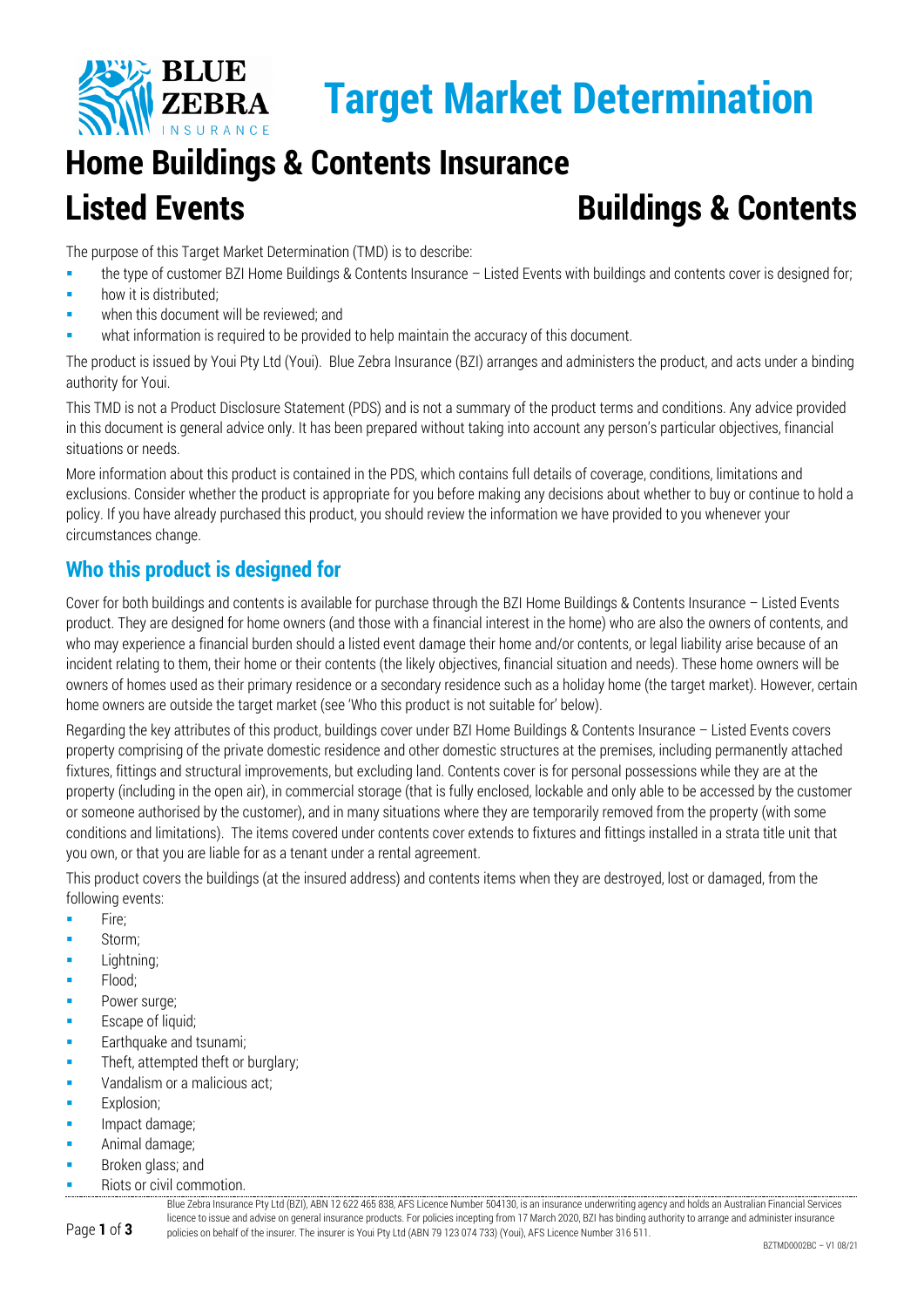## **Target Market Determination**



#### **Home Buildings & Contents Insurance – Listed Events, Buildings & Contents**

In addition to repairing or replacing the buildings or contents items when they are damaged, the product will also provide for additional benefits that cover things such as temporary accommodation, removal of debris and/or storing undamaged contents, and locating the source of escaped liquid.

The product also provides some additional covers for certain events when your contents items are being moved to a new address, where keys are lost or stolen, or where there is electric motor burnout to certain buildings and contents items.

Another key attribute of buildings and contents cover under the BZI Home Buildings & Contents Insurance – Listed Events product is cover for legal liability. This provides protection to the home owner if they become liable to pay for the death of or injury to unrelated people, or damage to their property, for incidents in relation to them, their buildings or their contents, anywhere in the world. For example, a visitor to the home trips on a rough surface, breaking their arm and holds the home owner liable for their loss of income and some out of pocket expenses while they recover.

When you have contents cover, there are also some optional covers for purchase to meet more specific objectives, financial situation and needs of contents owners. Where included on the policy, these covers are further key attributes of BZI Home Buildings & Contents Insurance – Listed Events:

- (a) **Portable items** designed for the owners of contents that are certain portable items who want to make sure they are insured for accidental loss or damage away from the insured address if they experience a financial loss as a result of those items being lost or damaged.
- (b) **Specified valuable items** designed for the owners of contents that are valuable personal items (jewellery, watches, collections) who want to make sure they are insured for their full value if they experience a financial loss as a result of those items being lost or damaged.

All the above key attributes make BZI Home Buildings & Contents Insurance – Listed Events with building and contents cover likely to be consistent with the likely objectives, financial situation and needs of the target market because it provides cover, or the option to add cover, for certain events that may result in significant damage to the home owner's buildings and/or contents, and provides coverage for the typical types of domestic structures, contents and valuable items that customers expect to be considered part of the insured property. The product also provides coverage for legal liability arising because of incidents relating to the buildings, contents or the home owner.

#### **Who this product is not suitable for**

This product is not suitable for owners of buildings and contents where:

- the buildings are
	- primarily rented out, on either a long term or short term basis;
	- − poorly maintained and not in an occupiable, liveable condition;
	- part of a strata title;
	- used as a hotel, motel or bed and breakfast accommodation;

or

- the contents are:
	- part of a dwelling they own and rent out i.e. landlord's fixtures and fittings;
	- part of a hotel, motel or bed and breakfast accommodation;
	- − in storage that is not a commercial storage facility that is fully enclosed, lockable, and only accessible by them (or someone authorised by them);
	- − contained within a dwelling that is poorly maintained and not in an occupiable, liveable condition;
	- − certain items used to earn an income (such as photographic equipment and musical instruments).

#### **Distribution conditions**

BZI Home Buildings & Contents Insurance – Listed Events can only be purchased through an intermediary authorised by BZI. BZI has contractual arrangements with brokers (including their Authorised Representatives) who are appropriately licensed to sell their products, and as part of their licensing these brokers have adequate training to provide this product to their customers. BZI has a range of supervision and monitoring procedures, and provides training and support regarding the process to follow for getting quotes for this product and administering the policies once purchased.

When completing a quote, the BZI processes include a number of questions that enable the collection of information that help to determine if the applicant is within the target market for this product, if we will insure them and their buildings and contents, and for